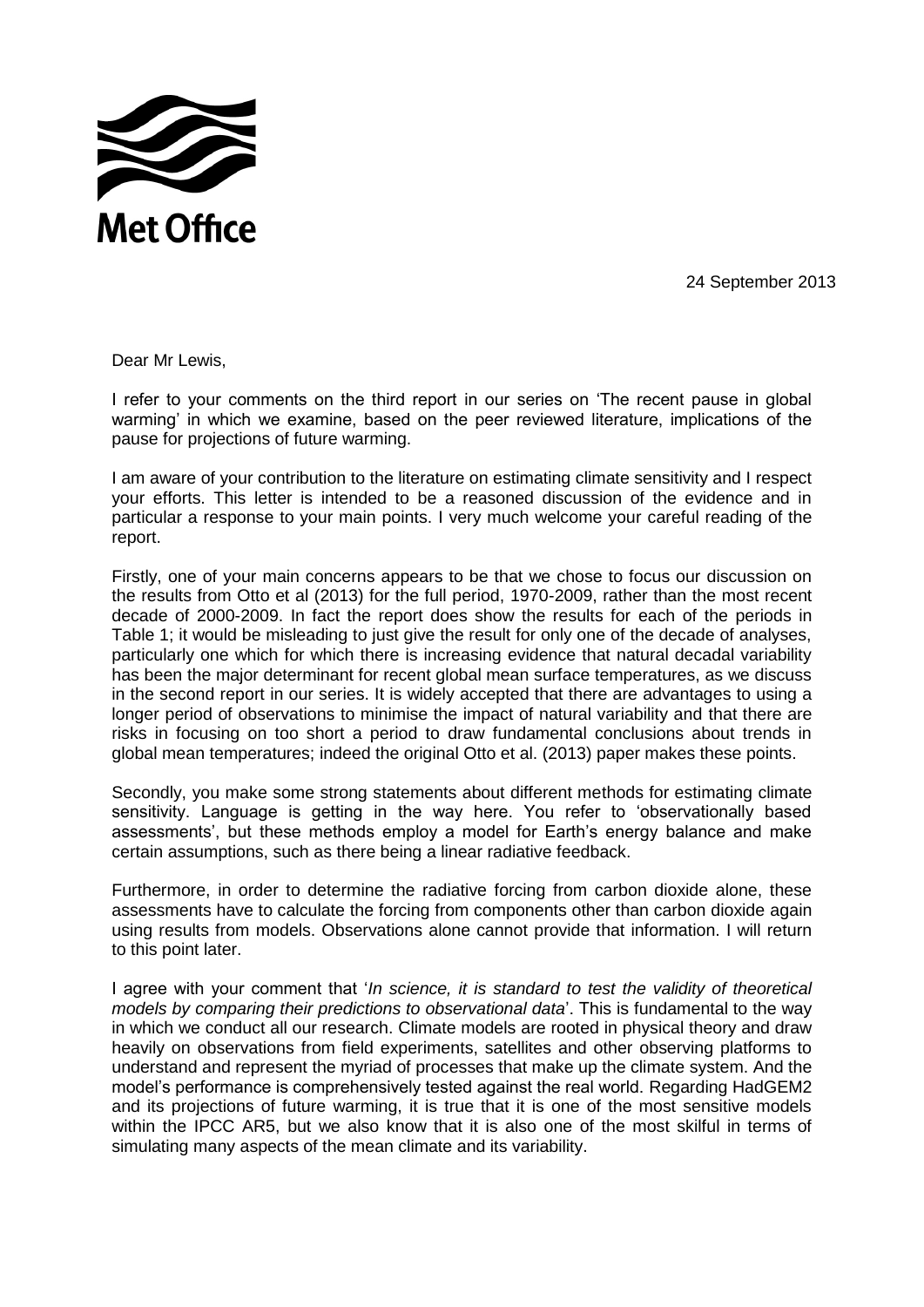What you omit to say is that observations of the real world, including those you need to compute TCR and ECS are themselves seriously incomplete and therefore inherently uncertain. Indeed one could argue that models provide a more physically consistent representation of the real world than spatially sparse and poorly sampled observational data. This is why we should look across all estimates and not claim that one method is superior to another. IPCC has correctly used all the evidence to set the range.

I do need to comment on your third key point, the interpretation of the results in Harris et al. (2013). You rightly point out that the results are based on the perturbed parameter ensemble (PPE) approach using the HadCM3 model, though you omit to mention that results from alternative (CMIP3-generation) climate models are also used with the ensemble to form the probabilistic projections that underpin UKCP09. This is a key component that adds sampling of structural uncertainties in model formulation to the methodology.

Having said that, it is true that the relationship between historical aerosol forcing and equilibrium climate sensitivity (ECS) depicted in your Figure B1 is based only on the PPE. But we disagree with your assertion that the results from HadCM3 are fundamentally biased. It is certainly the case that versions of HadCM3 with low climate sensitivity and strongly negative aerosol forcing are incompatible with the broad range of observational constraints. But the key point is that the relationship between aerosol forcing and ECS is an emergent property of the detailed physical processes sampled in the PPE simulations. It is not surprising that such a relationship might be found, given, for example, the key role played by clouds in simulations of both climate sensitivity and aerosol forcing.

A key strength of the Harris et al. approach is the application of multiple observational constraints designed to measure the detailed physical credibility of the simulations. This enables the performance of different model variants to be tested in a more physically comprehensive manner than could be achieved by relying exclusively on a few criteria derived only from historical changes in global or continental-scale surface temperature. This reduces the risk that certain model variants could erroneously receive a high weight because they happen to match historical changes due to a fortuitous cancellation of errors in the effects of different physical processes. One of the important results of the paper is the demonstration that the greater the range of observational constraints, the more uncertainty in the ECS and future projections can be reduced.

You have questioned the correlation between aerosol forcing and ECS in the PPE through a comparison with several other studies based on simple models and observations. From this you infer that HadCM3 cannot support low values of ECS. This is not correct. Firstly, we do explore a wide range of ECS values, as Figure 2S in Harris et al. shows. Secondly there is good evidence that we explore a more appropriate range and distribution of aerosol forcing than the simple model and observational constraint studies you highlight. Indeed, there are numerous recent aerosol forcing estimates that suggest the possibility of large negative aerosol forcing which you do not show.

For example, Shindell et al (2013) report a 5-95% confidence interval for total aerosol forcing (for 2000 relative to 1850) of  $\sim$ -0.7 Wm<sup>-2</sup> to  $\sim$  -1.7 Wm<sup>-2</sup> (best estimate  $\sim$  -1.2 Wm<sup>-2</sup>), based on an ensemble of ten contemporary climate models, and using aerosol optical depth (AOD) measurements derived from satellites and sun photometers to screen out less reliable model results. Bellouin et al. (2013) obtained a range of  $-0.3Wm<sup>-2</sup>$  to  $-3.0Wm<sup>-2</sup>$  for the short-wave component of total aerosol forcing, based on a reanalysis approach in which satellite AOD observations are assimilated into global model. Both of these results show support for a best estimate value near or outside the "likely" ranges indicated by any of the studies in the bottom